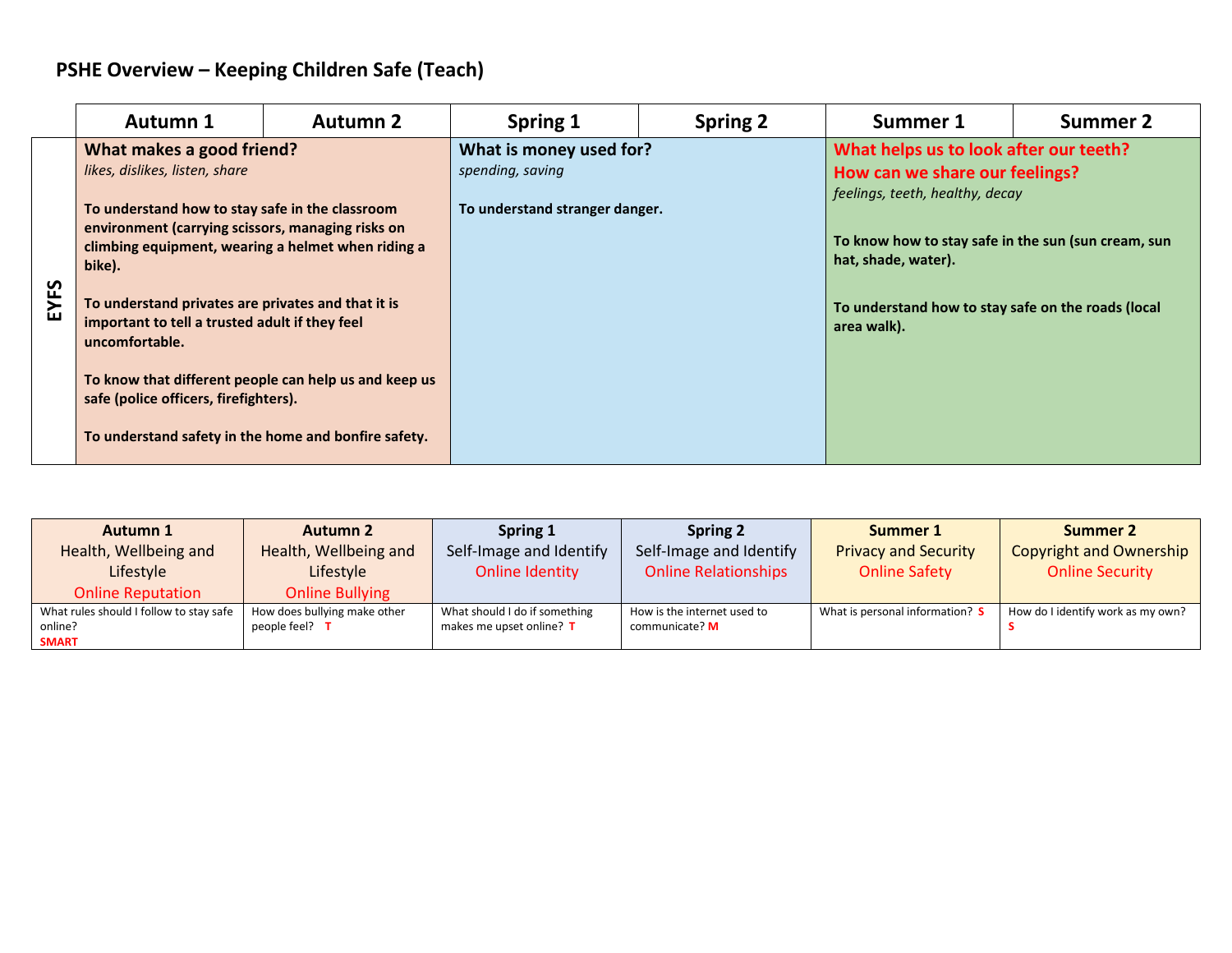|                               | Autumn 1                                                                                                                                                                                                                                                          | <b>Autumn 2</b>                                                                                                                                                                                         | Spring 1                                                                                                                                                                                                                                                       | Summer 1                                                                                                                                                                                                                                                                                                                                                                                                                                                                                                                                                                                                                                                           |
|-------------------------------|-------------------------------------------------------------------------------------------------------------------------------------------------------------------------------------------------------------------------------------------------------------------|---------------------------------------------------------------------------------------------------------------------------------------------------------------------------------------------------------|----------------------------------------------------------------------------------------------------------------------------------------------------------------------------------------------------------------------------------------------------------------|--------------------------------------------------------------------------------------------------------------------------------------------------------------------------------------------------------------------------------------------------------------------------------------------------------------------------------------------------------------------------------------------------------------------------------------------------------------------------------------------------------------------------------------------------------------------------------------------------------------------------------------------------------------------|
| $\blacktriangleright$<br>Year | What is the same<br>and different about<br>us?<br>strengths, male, female,<br>private parts<br>To use the correct names<br>for the main parts of the<br>body, including external<br>genitalia; and that parts of<br>bodies covered with<br>underwear are private. | Who is special to us?<br>special, people, care, help<br>That it is important to tell<br>someone (such as their<br>teacher) if something<br>about their family makes<br>them feel unhappy or<br>worried. | What helps us<br>stay healthy?<br>healthy, medicine,<br>hygiene, germs<br><b>How medicines (including</b><br>vaccinations and<br>immunisations) can help<br>people stay healthy and<br>that some people need to<br>take medicines every day<br>to stayhealthy. | Who helps to keep us safe?<br>safe, stranger, emergency<br>That people have different roles in the community to help them (and others) keep<br>safe - the jobs they do and how they help people.<br>Who can help them in different places and situations; how to attract someone's<br>attention or ask for help; what to say.<br>How to respond safely to adults theydon't know.<br>What to do if they feel unsafe or worried for themselves or others; and the<br>importance of keeping on asking for support until they are heard.<br>How to get help if there is an accident and someone is hurt,<br>including how to dial 999 in an emergency and what to say. |

| Autumn 1                                                   | <b>Autumn 2</b>               | Spring 1                                                         | <b>Spring 2</b>                                            | Summer 1                         | Summer 2                                            |
|------------------------------------------------------------|-------------------------------|------------------------------------------------------------------|------------------------------------------------------------|----------------------------------|-----------------------------------------------------|
| Health, Wellbeing and                                      | Health, Wellbeing and         | Self-Image and Identify                                          | Self-Image and Identify                                    | <b>Privacy and Security</b>      | Copyright and Ownership                             |
| Lifestyle                                                  | Lifestyle                     | Online Identity                                                  | <b>Online Relationships</b>                                | <b>Online Safety</b>             | <b>Online Security</b>                              |
| <b>Online Reputation</b>                                   | <b>Online Bullying</b>        |                                                                  |                                                            |                                  |                                                     |
| What information is safe to put<br>online?<br><b>SMART</b> | How should I behave online? T | Who are trusted adults I can talk<br>to if I need help online? T | How can I communicate online<br>with people that I know? M | How does a search engine work? R | What are passwords and why are<br>they important? S |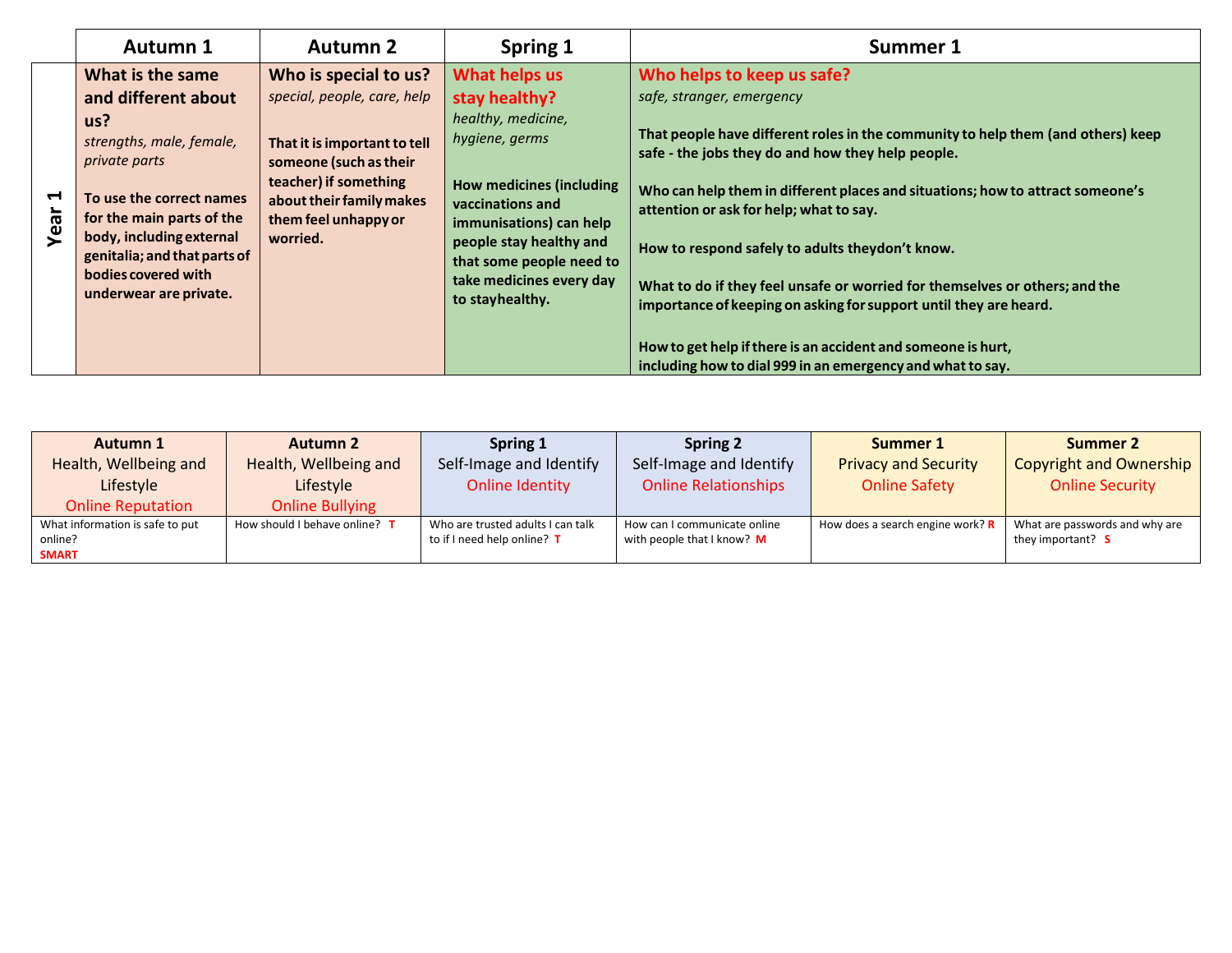|                     | <b>Autumn 1</b>                                                                                                                        | <b>Autumn 2</b>                                                                                                                                                                                                                                                                                                                                                                                | <b>Spring 2</b>                                                                                                                                                                                                                                                                                                                                                                                                                                                                                                                                                                                                                                                                                                                                                                                                                                                           | Summer 1                                                                                                                                                                        | <b>Summer 2</b>                                                                                                                                                                                                                                                                                       |
|---------------------|----------------------------------------------------------------------------------------------------------------------------------------|------------------------------------------------------------------------------------------------------------------------------------------------------------------------------------------------------------------------------------------------------------------------------------------------------------------------------------------------------------------------------------------------|---------------------------------------------------------------------------------------------------------------------------------------------------------------------------------------------------------------------------------------------------------------------------------------------------------------------------------------------------------------------------------------------------------------------------------------------------------------------------------------------------------------------------------------------------------------------------------------------------------------------------------------------------------------------------------------------------------------------------------------------------------------------------------------------------------------------------------------------------------------------------|---------------------------------------------------------------------------------------------------------------------------------------------------------------------------------|-------------------------------------------------------------------------------------------------------------------------------------------------------------------------------------------------------------------------------------------------------------------------------------------------------|
| $\sim$<br>┶<br>Year | What makes a good<br>friend?<br>good friend, lonely,<br>arguments<br>How to ask for help if a<br>friendship is making them<br>unhappy. | What is bullying?<br>permission, physical<br>contact, bully, respect<br>How to ask for and<br>give/not give<br>permission regarding<br>physical contact and<br>how to respond if<br>physical contact<br>makes them<br>uncomfortable or<br>unsafe.<br>How to report<br>bullying or other<br>hurtful behaviour,<br>including online, to a<br>trusted adult and the<br>importance of doing<br>SO. | What helps us to stay safe?<br>risk, secrets, pressure, trustworthy<br>How rules and restrictions help them to keep safe<br>(e.g. basic road, fire, cycle, water safety; in<br>relation to medicines/ household products and<br>online).<br>How to identify risky and potentially unsafe<br>situations (in familiar and unfamiliar environments,<br>including online) and take steps to avoid or remove<br>themselves from them.<br>How to resist pressure to do something that makes<br>them feel<br>unsafe or uncomfortable, including keeping secrets.<br>How not everything they see online is true or<br>trustworthy and that people can pretend to be<br>someone they are not.<br>How to tell a trusted adult if they are worried for<br>themselves or others, worried that something is<br>unsafe or if they come across something that scares or<br>concernsthem. | What helps us grow<br>and stay healthy?<br>sugar, active, screen-<br>time, sleep<br><b>How sunshine helps</b><br>bodies to grow and how<br>to keep safe and well in<br>the sun. | How do we recognise<br>our feelings?<br>happy, sad, confident, proud<br>Ways to manage big<br>feelings and the<br>importance of sharing their<br>feelings with someone<br>they trust.<br>How to recognise when they<br>might need help with<br>feelings and how to ask for<br>help when they need it. |

| Autumn 1                           | <b>Autumn 2</b>                  | Spring 1                            | <b>Spring 2</b>               | Summer 1                          | Summer 2                         |
|------------------------------------|----------------------------------|-------------------------------------|-------------------------------|-----------------------------------|----------------------------------|
| Health, Wellbeing and              | Health, Wellbeing and            | Self-Image and Identify             | Self-Image and Identify       | <b>Privacy and Security</b>       | Copyright and                    |
| Lifestyle                          | Lifestyle                        | Online Identity                     | <b>Online Relationships</b>   | <b>Online Safety</b>              | Ownership                        |
| <b>Online Reputation</b>           | <b>Online Bullying</b>           |                                     |                               |                                   | <b>Online Security</b>           |
| How is technology using            | How can I get help if I am being | How is real-life identity different | How is communicating online   | Is all information online true? R | What rules would help to keep my |
| differently in different settings? | bullied online? T                | to online identity? A               | different with people I don't |                                   | information private? S           |
| <b>SMART</b>                       |                                  |                                     | know? <b>M</b>                |                                   |                                  |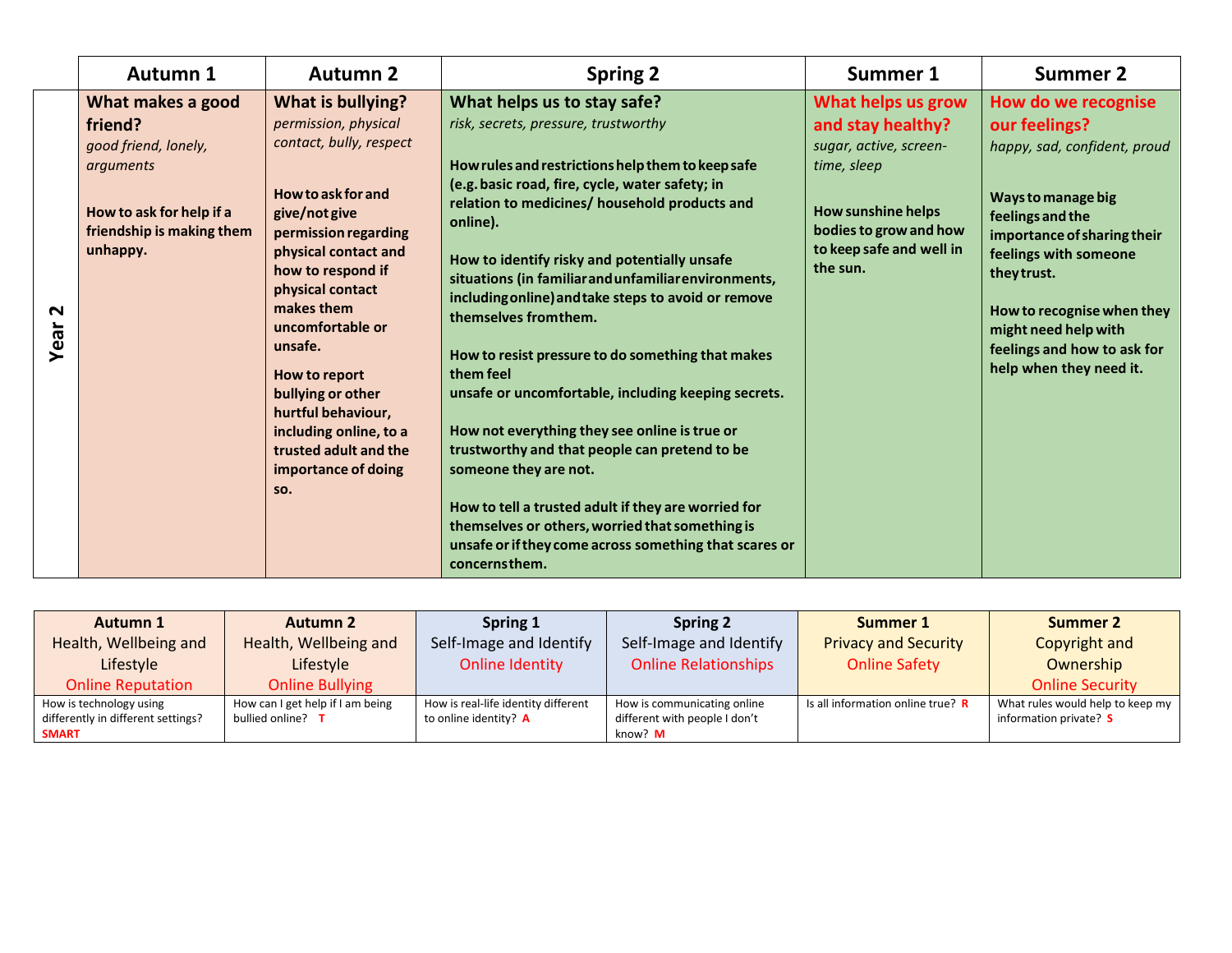|           | Autumn 1                                                                                                                                                                                                        | <b>Autumn 2</b>                                                                                                                                                                                                                                                                                                                                                                                                                                                                                                                                                                                                                                                                                                                                                                                                                                                                                                                                                                                                                                                                     | Spring 1                                                                                                                                                                                         | <b>Summer 2</b>                                                                                                                                                                                                               |
|-----------|-----------------------------------------------------------------------------------------------------------------------------------------------------------------------------------------------------------------|-------------------------------------------------------------------------------------------------------------------------------------------------------------------------------------------------------------------------------------------------------------------------------------------------------------------------------------------------------------------------------------------------------------------------------------------------------------------------------------------------------------------------------------------------------------------------------------------------------------------------------------------------------------------------------------------------------------------------------------------------------------------------------------------------------------------------------------------------------------------------------------------------------------------------------------------------------------------------------------------------------------------------------------------------------------------------------------|--------------------------------------------------------------------------------------------------------------------------------------------------------------------------------------------------|-------------------------------------------------------------------------------------------------------------------------------------------------------------------------------------------------------------------------------|
| m<br>Year | How can we be a<br>good friend?<br>qualities, valuable,<br>different, close<br>How to recognise if a<br>friendship is making them<br>unhappy, feel<br>uncomfortable or unsafe<br>and how to ask for<br>support. | What keeps us safe?<br>Hazards, appropriate, inappropriate, private<br>How to recognise hazards that may cause harm or injury and what they<br>should do to reduce risk and keep themselves (or others) safe.<br>How to help keep their body protected and safe, e.g. wearing a seatbelt,<br>protective clothing and stabilizers.<br>That their body belongs to them and should not be hurt or touched without<br>their permission; what to do and who to tellif they feel uncomfortable.<br>How to recognise and respond to pressure to do something that makes them<br>feel unsafe or uncomfortable (including online).<br>How everyday health and hygiene rules and routines help people stay safe<br>and healthy (including how to manage the use of medicines, such as for allergies<br>and asthma, and other household products, responsibly).<br>How to react and respond if there is an accident and how to deal with minor<br>injuries e.g. scratches, grazes, burns.<br>What to do in an emergency, including calling for help and speaking to the<br>emergency services. | What are families like?<br>step parents, same sex<br>parents, foster, adopted<br>How to ask for help or advice<br>if family relationships are<br>making them feel unhappy,<br>worried or unsafe. | Why should we keep<br>active and sleep well?<br>physical activity, choices,<br>influences, wellbeing<br>How to seek support in<br>relation to physical activity,<br>sleep and rest and who to<br>talk to if they are worried. |

| Autumn 1                     | <b>Autumn 2</b>              | Spring 1                      | <b>Spring 2</b>                | Summer 1                       | Summer 2                       |
|------------------------------|------------------------------|-------------------------------|--------------------------------|--------------------------------|--------------------------------|
| Health, Wellbeing and        | Health, Wellbeing and        | Self-Image and Identify       | Self-Image and Identify        | <b>Privacy and Security</b>    | Copyright and                  |
| Lifestyle                    | Lifestyle                    | Online Identity               | <b>Online Relationships</b>    | <b>Online Safety</b>           | Ownership                      |
| <b>Online Reputation</b>     | <b>Online Bullying</b>       |                               |                                |                                | <b>Online Security</b>         |
| How can too much time online | What rules should we follow  | How can I represent myself in | What is the difference between | What is the difference between | What is copyright and how do I |
| affect my health?            | when communicating online? S | different ways online?        | knowing someone online and in  | beliefs, facts and opinions? R | follow it?                     |
| <b>SMART</b>                 |                              |                               | real life? M                   |                                |                                |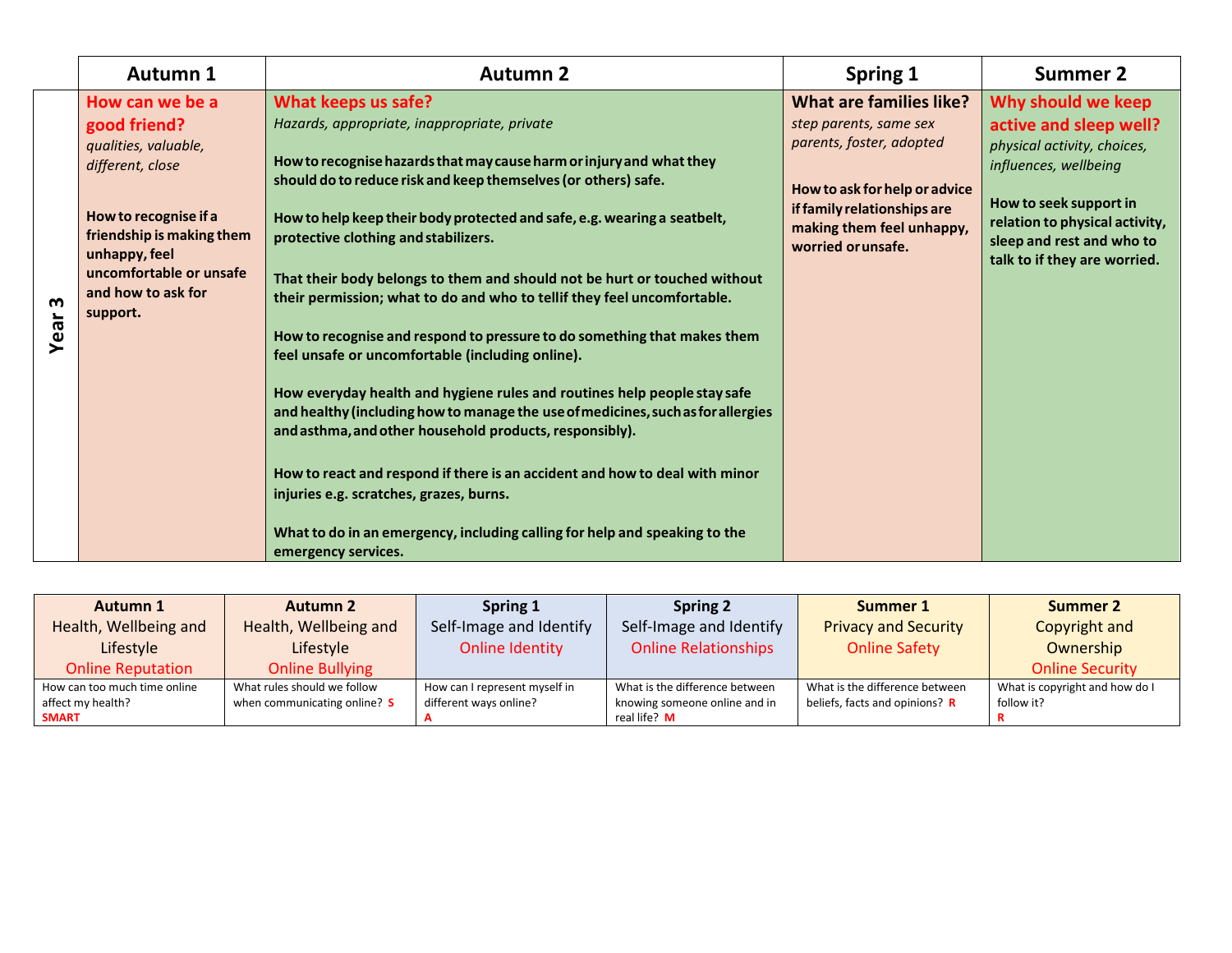|      | Autumn 1                                                                                             | Spring 1                             | Summer 2                                                                                           |
|------|------------------------------------------------------------------------------------------------------|--------------------------------------|----------------------------------------------------------------------------------------------------|
|      | How do we treat each other with                                                                      | How can we                           | How can we manage risk in different places?                                                        |
|      | respect?                                                                                             | manage our                           | peers, influence, laws, anti-social                                                                |
|      | privacy, discrimination, respect, appropriate                                                        | feelings?                            |                                                                                                    |
|      |                                                                                                      | emotion, action,                     | How to recognise, predict, assess and manage risk in different situations.                         |
|      | About the right to privacy and how to recognise                                                      | nervous, ashamed                     |                                                                                                    |
|      | when a confidence or secret should be kept (such                                                     |                                      | How to keep safe in the local environment and less familiar locations (e.g. near rail, water,      |
|      | as a nice birthday surprise everyone will find out                                                   |                                      | road; fire/firework safety; sun safety and the safe use of digital devices when out and about).    |
| 4    | about) or not agreed to and when to tell (e.g. if                                                    | How to access                        |                                                                                                    |
| Year | someone is being upset or hurt).                                                                     | advice and support<br>to help manage | How people can be influenced by their peers' behaviour and by a desire for peer approval; how to   |
|      |                                                                                                      | their own or                         | manage this influence.                                                                             |
|      | That everyone should feel included, respected                                                        | others' feelings.                    | How to keep safe online, including managing requests for personal information and recognising      |
|      | and not discriminated against; how to respond if<br>they witness or experience exclusion, disrespect |                                      | what is appropriate to share or not share online.                                                  |
|      | or discrimination.                                                                                   |                                      |                                                                                                    |
|      |                                                                                                      |                                      | How to report concerns, including about inappropriate online content and contact.                  |
|      | How to respond to aggressive or inappropriate                                                        |                                      |                                                                                                    |
|      | behaviour (including online and unwanted                                                             |                                      | That rules, restrictions and laws exist to help people keep safe and how to respond if they become |
|      | physical contact) – how to report concerns.                                                          |                                      | aware of a situation that is anti-social or against the law.                                       |

| Autumn 1                   | <b>Autumn 2</b>                  | Spring 1                       | <b>Spring 2</b>                | Summer 1                    | <b>Summer 2</b>                   |
|----------------------------|----------------------------------|--------------------------------|--------------------------------|-----------------------------|-----------------------------------|
| Health, Wellbeing and      | Health, Wellbeing and            | Self-Image and Identify        | Self-Image and Identify        | <b>Privacy and Security</b> | <b>Copyright and Ownership</b>    |
| Lifestyle                  | Lifestyle                        | Online Identity                | <b>Online Relationships</b>    | <b>Online Safety</b>        | <b>Online Security</b>            |
| <b>Online Reputation</b>   | <b>Online Bullying</b>           |                                |                                |                             |                                   |
| How might information be   | What different forms of          | What is my online identity and | How is technology used to help | Why do people share         | How is the internet monitored and |
| created, copied or shared? | technology do people use and how | how do others perceive me?     | people socialize safely? M     | misinformation online? A    | who owns the information online?  |
| <b>SMART</b>               | do we use them safely? S         |                                |                                |                             |                                   |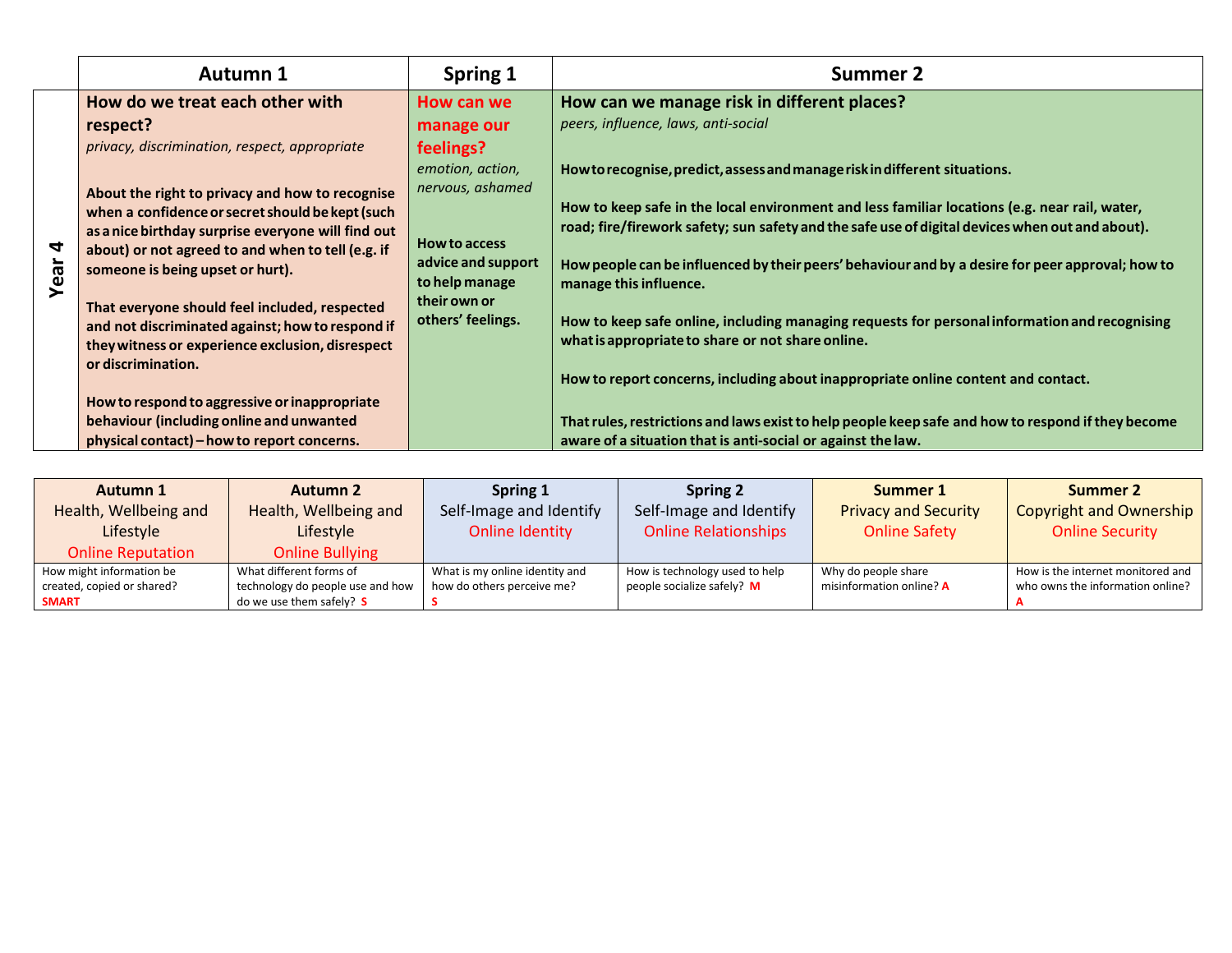|            | <b>Autumn 1</b>                                                                                                                                                                                                                                                                                                                                                                                                                                                                                                                                                | <b>Spring 2</b>                                                                                                                                                                                                                                                                                                                                                                                                                                                                                                                                                                                                                            | Summer 1                                                                                                                                                                                                                                                                                                                                                                                                                                                                                                                                                                                                                                                                                                                                                              |
|------------|----------------------------------------------------------------------------------------------------------------------------------------------------------------------------------------------------------------------------------------------------------------------------------------------------------------------------------------------------------------------------------------------------------------------------------------------------------------------------------------------------------------------------------------------------------------|--------------------------------------------------------------------------------------------------------------------------------------------------------------------------------------------------------------------------------------------------------------------------------------------------------------------------------------------------------------------------------------------------------------------------------------------------------------------------------------------------------------------------------------------------------------------------------------------------------------------------------------------|-----------------------------------------------------------------------------------------------------------------------------------------------------------------------------------------------------------------------------------------------------------------------------------------------------------------------------------------------------------------------------------------------------------------------------------------------------------------------------------------------------------------------------------------------------------------------------------------------------------------------------------------------------------------------------------------------------------------------------------------------------------------------|
| Lŋ<br>Year | How can we help in an accident or<br>emergency?<br>scalds, head injury, choking, asthma<br>How to carry out basic first aid including<br>for burns, scalds, cuts, bleeds, choking,<br>asthma attacks or allergic reactions.<br>That if someone has experienced a head<br>injury, they should not be moved.<br>When it is appropriate to use first aid and<br>the importance of seeking adult help.<br>The importance of remaining calm in an<br>emergency and providing clear<br>information about what has happened to<br>an adult or the emergency services. | How can friends communicate safely?<br>risk, consent, pressure<br>How knowing someone online differs from<br>knowing someone face-to-face.<br>How to recognise risk in relation to friendships<br>and keeping safe.<br>About the types of content (including images)<br>that is safe to share online; ways of seeking and<br>giving consent before images or personal<br>information is shared with friends or family.<br>How to respond if a friendship is making them<br>feel worried, unsafe or uncomfortable.<br>How to ask for help or advice and respond to<br>pressure, inappropriate contact or concerns<br>about personal safety. | How can drugs common to everyday life affect health?<br>smoking, alcohol, medicines, legal/illegal<br>habit<br>How drugs common to everyday life (including smoking/vaping, nicotine,<br>alcohol, caffeine and medicines) can affect health and wellbeing.<br>That some drugs are legal (but may have laws or restrictions related to<br>them) and other drugs are illegal.<br>How laws surrounding the use of drugs exist to protect them and<br>others.<br>How people can prevent or reduce the risks associated with them.<br>How organisations help people to stop smoking and the support<br>available to help people if they have concerns about any drug use.<br>How to ask for help from a trusted adult if they have any worries or<br>concerns about drugs. |

| Autumn 1                       | <b>Autumn 2</b>                  | Spring 1                       | Spring 2                         | Summer 1                       | Summer 2                         |
|--------------------------------|----------------------------------|--------------------------------|----------------------------------|--------------------------------|----------------------------------|
| Health, Wellbeing and          | Health, Wellbeing and            | Self-Image and Identify        | Self-Image and Identify          | <b>Privacy and Security</b>    | Copyright and                    |
| Lifestyle                      | Lifestyle                        | Online Identity                | <b>Online Relationships</b>      | <b>Online Safety</b>           | Ownership                        |
| <b>Online Reputation</b>       | <b>Online Bullying</b>           |                                |                                  |                                | <b>Online Security</b>           |
| How might information about    | How do I identify what bullying  | What are responsible choices I | How do I collaborate with people | How do I choose an appropriate | When is it acceptable to use the |
| other people online affect our | online is and when to report it? | should make when portraying    | positively online? What should I | search result from a search    | work of others and when do I     |
| opinions and judgements?       |                                  | myself online? S               | do if there are negative         | engine? What makes a website   | need permission? R               |
| <b>SMART</b>                   |                                  |                                | experiences? T                   | trustworthy? R                 |                                  |